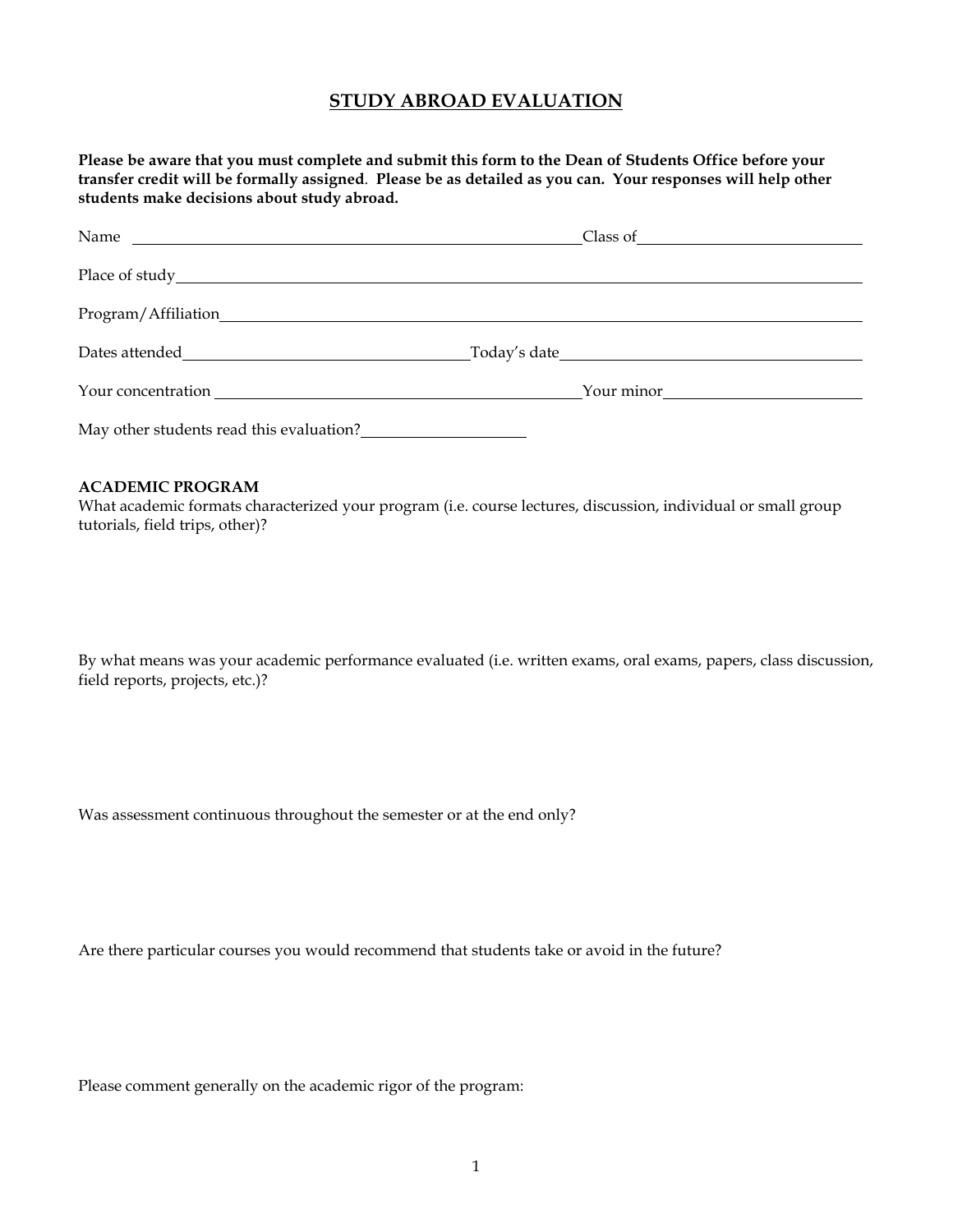#### **ON-SITE SUPPORT SERVICES**

Please indicate on the left side the extent to which each of the following was available and used by you. Then indicate, on the right side, your level of satisfaction with each resource.

|                                                   | <b>Not</b><br>Available | Available But<br>Not Used | Available<br>And Used Applicable | Not      |               | Extremely<br>Dissatisfied |                | Extremely<br>Satisfied |
|---------------------------------------------------|-------------------------|---------------------------|----------------------------------|----------|---------------|---------------------------|----------------|------------------------|
| Program Administrator                             |                         |                           |                                  | $\theta$ |               | 3                         | 4              | 5                      |
| On-site academic advising                         |                         |                           |                                  | $\Omega$ | $\mathcal{P}$ | 3                         | 4              | 5                      |
| On-site personal advising<br>and informal support |                         |                           |                                  | $\theta$ |               | 3                         | 4              | 5                      |
| Orientation                                       |                         |                           |                                  | $\Omega$ | 2             | 3                         | $\overline{4}$ | 5                      |
| Instructional resources                           |                         |                           |                                  |          |               |                           |                |                        |
| (e.g. libraries, bookstores)                      |                         |                           |                                  | $\Omega$ |               | 3                         | 4              | 5                      |
| Instructional facilities                          |                         |                           |                                  | $\Omega$ | $\mathcal{D}$ | 3                         | 4              | 5                      |
| Medical/dental services                           |                         |                           |                                  | $\Omega$ | $\mathcal{D}$ | 3                         | 4              | 5                      |

## **FOOD AND HOUSING**

In what type of setting did you live (i.e. host family, university housing, apartment/flat)? Was your housing satisfactory?

How did you get your meals (i.e. host family, university dining hall, restaurant or cafeteria, cooked own meals)? Was this a satisfactory arrangement? Did you have a choice?

#### **COST**

Exclusive of tuition, fees, room, and board, about how much spending money did you need?

| LANGUAGE SKILLS (if applicable): |  |
|----------------------------------|--|
|                                  |  |

|                                              | Excellent | Good | Fair | Poor |
|----------------------------------------------|-----------|------|------|------|
| Your proficiency before the program:         |           |      |      |      |
| Language training on the program:            |           |      |      |      |
| Your proficiency after the program:          |           |      |      |      |
| The level of proficiency you would recommend |           |      |      |      |
| for beginning the program:                   |           |      |      |      |

How much do you think language proficiency affected your total experience abroad?

- **a**) tremendous difference
- b) quite a bit of difference
- c) some difference
- d) little difference
- e) no difference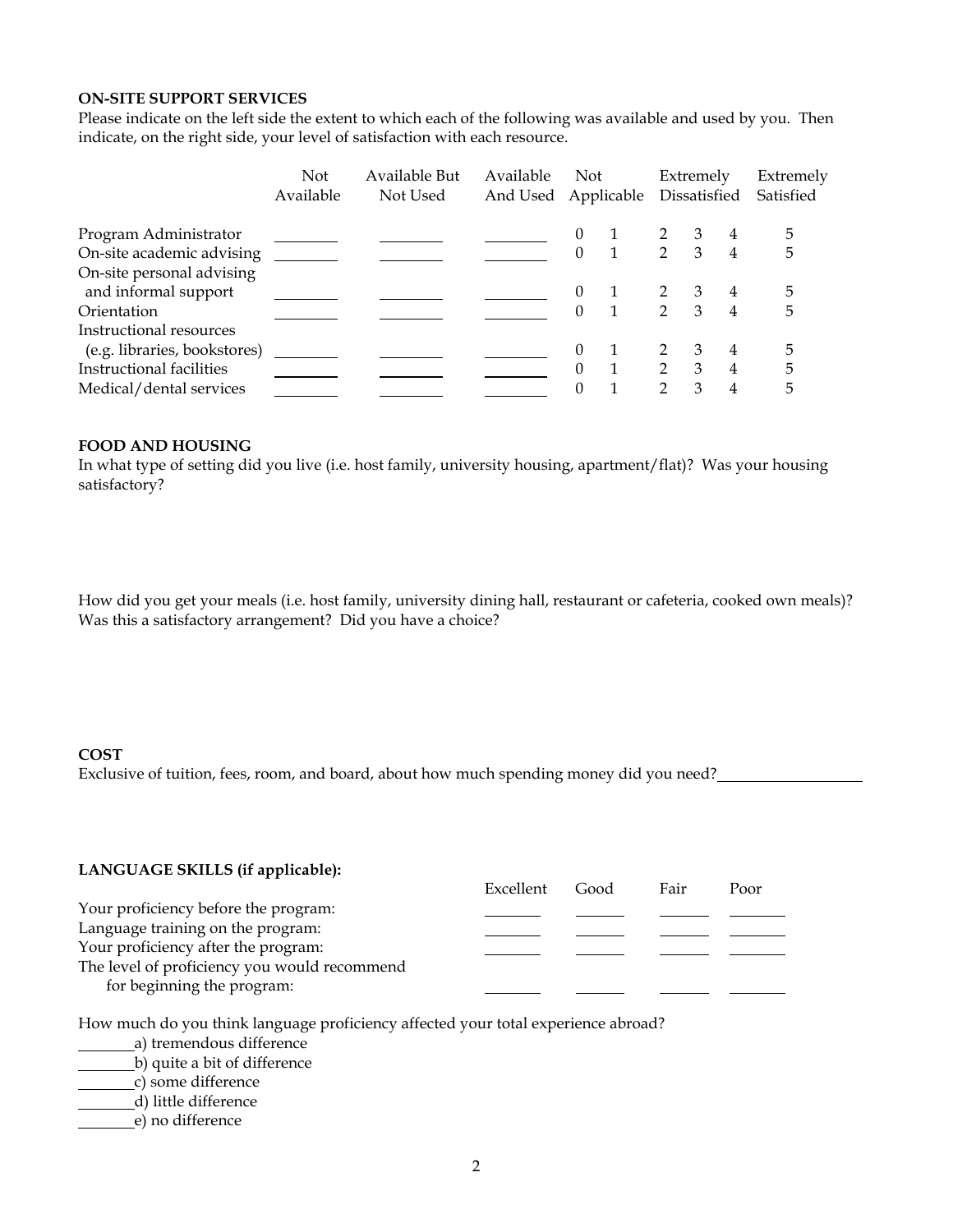## **SOCIAL AND CULTURAL EXPERIENCE**

Were you satisfied with the amount of contact with host country nationals? Did the program staff and structure facilitate interaction with the host culture?

Were there opportunities to travel with the program? On your own?

## **OVERALL EVALUATION**

Overall, how would you compare what you gained abroad with what you would have gained in a comparable period of time at Hamilton?

# **ADDITIONAL QUESTIONS**

What do you consider the *most* desirable characteristic of the program?

What do you consider the *least* desirable characteristic of the program?

If you were responsible for planning and implementing the program in which you participate, what changes would you make?